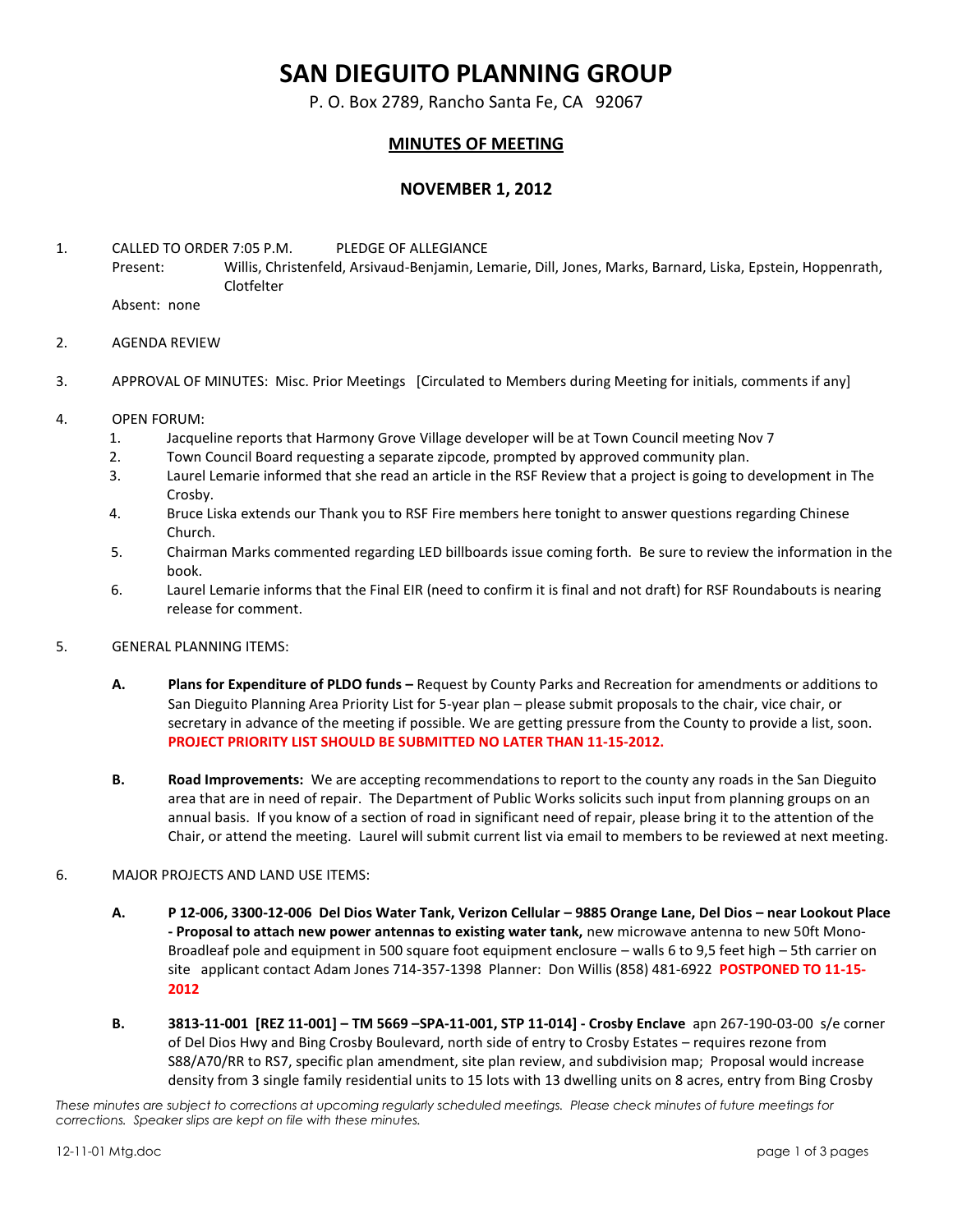Blvd. - @ 52% of property below 15% slope, with >40% above 50% slope – minimum net lot size @6300 sq. ft. [@ 0.15 acre] Owner: TOR Investments; Applicant California West Communities – contact Dan Rehm 858-558-4500 Planner: Paul Marks – **POSTPONED TO 11-15-2012**

**C. 3940-12-002 (VAC12-002), 3600-REZ10-004, 3300-P10-037 REPL1 Chinese Bible Church** – request for vacation of open space, MUP rezone, and preliminary grading plan RPL1. Applicant Ron Harper (858) 449-4425. / Planner: B. Liska (858)756-5391

May 2 letter previously submitted by SDPG. Changes have been proposed, eliminating one building (without reducing sq footage), reducing parking spaces, with reduction to maximum allowable heights for 2 out of 5 towers.

Ron Harper, representing applicant, continued the presentation. Changes have been presented to HOA's, letters to residents, advertised in newspaper, and posted in public posting sites. Applicant has to install two traffic signals to address the fire dept's concerns.

Speakers for both sides opined their position and the reasons: Adam Smith (opponent), Pierce Liu (proponent), Yuyu Su (proponent), Artie Johanson (opponent), Edcon Chang (proponent), Eric Rehberg (opponent), Dr. Chunwai Chan (proponent), Jam D. Patel (opponent), Brian Jiang (proponent).

Bruce Liska reviewed the lawsuit currently in process by neighboring HOA for an easement, which will hopefully be resolved by March, 2013.

The traffic study is still not available to the Planning Group. The fire department representative also commented that they have not yet seen the traffic study that, according to the applicant's representative, Ron Harper, has been accepted.

The Chair summarized the response of the Planning Group in May, which was submitted to the County in a letter at that time. The presentation in front of the Group does not show significant changes that would allow the members to change their position.

**MOTION** by Bruce Liska recommends denial of the application presented. (see attached motion) Seconded: Jones

> $Ayes = 11$   $nos = 0$  abstain = 1 Lemarie

Members Epstein, Clotfelter, Lemarie, and Arsivaud-Benjamin notes for the record that their major objection is not being allowed to review the Traffic Study Report, and may give some reconsideration after review of the report.

**D. AD 3000-12-022 5913 El Camino del Norte, Rancho Santa Fe** – request to add two story 4,464 sf guest living quarters and two guest parking spaced at existing motorcourt. Applicant: Fredrick Howe/contact: Max Wuthrich (858) 756-1788 / Planner: Lois Jones (760) 755-7189 Request for oversized guest quarters – no impact to the neighbors or visible from the street.

**MOTION** by Lois Jones to approve project as presented. Seconded: Arsivaud-Benjamin

 $Ayes = 12$  nos = 0 abstain = 0

**E. STP 3500-12-015 West end of Artesian Road, Rancho Santa Fe** – Submittal of site plan and boundary adjustment of one lot line on approximately 77.39 acres of land containing six existing legal parcels adjoining Artesian Road, previously created as part of PM 7270 in May 1978. This property is part of Santa Fe Valley Specific Plan. Applicant: RSF Holdings/contact: Jim Laret (858) 259-8212 / Planner: Laurel Lemarie (858) 756-2835 Submittal of site plan and boundary adjustment – this property is on the County Trails Map

**MOTION** by Laurel Lemarie that, although the applicant has requested an extension to the hearing, the Planning Group wants to be on record that they are opposed to the relinquishment of trails on this property. Seconded: Liska

 $Ayes = 12$  nos = 0 abstain = 0

*These minutes are subject to corrections at upcoming regularly scheduled meetings. Please check minutes of future meetings for corrections. Speaker slips are kept on file with these minutes.*